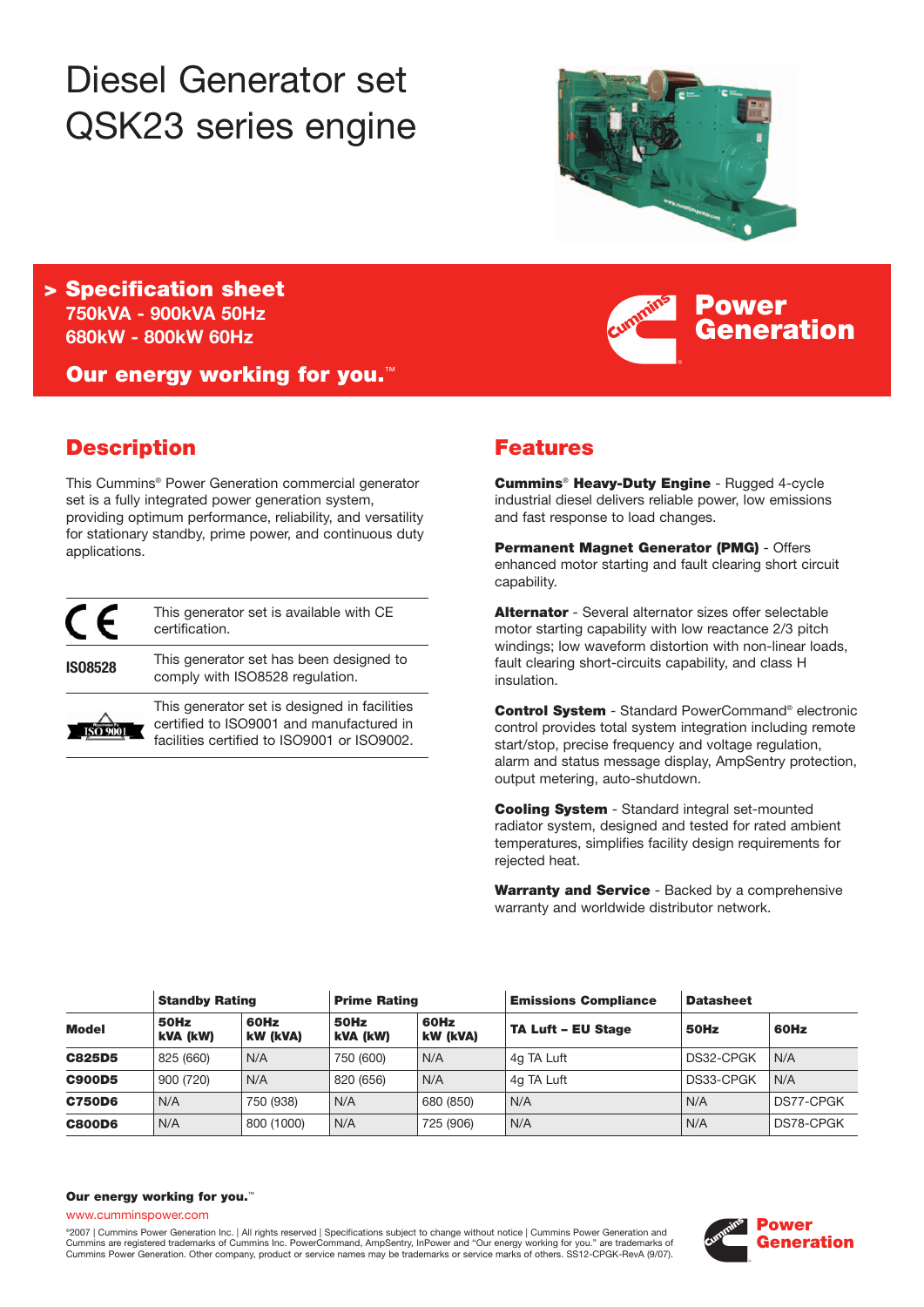# **Generator Set Specifications**

| Governor Regulation Class                | ISO8528 G2                        |
|------------------------------------------|-----------------------------------|
| Voltage Regulation, No Load to Full Load | $\pm 0.5\%$                       |
| Random Voltage Variation                 | $± 0.5\%$                         |
| <b>Frequency Requlation</b>              | <b>Isochronous</b>                |
| Random Frequency Variation               | ± 0.25%                           |
| <b>EMC Compatibility</b>                 | BS EN 61000-6-4 / BS EN 61000-6-2 |

# **Engine Specifications**

| Design                             | 4 cycle, in line, turbo Charged and after-cooled                  |
|------------------------------------|-------------------------------------------------------------------|
| Bore                               | 169.9 mm (6.69 in.)                                               |
| <b>Stroke</b>                      | 169.9 mm (6.69 in.)                                               |
| Displacement                       | 23.15 liters (1413 in.3)                                          |
| <b>Cylinder Block</b>              | Cast iron, 6 cylinder                                             |
| <b>Battery Capacity</b>            | 1800 amps at ambient temperature 0°F to 32°F (-18°C to 0°C)       |
| <b>Battery Charging Alternator</b> | 35 amps                                                           |
| <b>Starting Voltage</b>            | 24 volt, negative ground                                          |
| Fuel System                        | Direct injection                                                  |
| <b>Fuel Filter</b>                 | Spin on fuel filters with water separator                         |
| Air Cleaner Type                   | Dry replaceable element with restriction indicator                |
| Lube Oil Filter Type(s)<br>filters | Fleetquard dual venturi spin on, combination full flow and bypass |
| <b>Standard Cooling System</b>     | 122°F (50°C) ambient radiator                                     |

## **Alternator Specifications**

| Design                                | Brushless, 4 pole, revolving field                           |
|---------------------------------------|--------------------------------------------------------------|
| Stator                                | 2/3 pitch                                                    |
| Rotor                                 | Single bearing, flexible disc                                |
| <b>Insulation System</b>              | Class H                                                      |
| <b>Standard Temperature Rise</b>      | 125° C Standby                                               |
| <b>Exciter Type</b>                   | PMG (Permanent Magnet Generator)                             |
| <b>Phase Rotation</b>                 | A (U), B (V), C (W)                                          |
| <b>Alternator Cooling</b>             | Direct drive centrifugal blower fan                          |
| AC Waveform Total Harmonic Distortion | No load $<$ 1.5%. Non distorting balanced linear load $<$ 5% |
| Telephone Influence Factor (TIF)      | <50 per NEMA MG1-22.43                                       |
| Telephone Harmonic Factor (THF)       | $<$ 3%                                                       |

## **Available Voltages**

| 50Hz Line - Neutral / Line - Line |           | 60Hz Line – Neutral / Line – Line |           |
|-----------------------------------|-----------|-----------------------------------|-----------|
| • 110/190                         | •220/380  | • 120/208                         | •230/380  |
| • 115/200                         | •230/400  | $\cdot$ 127/220                   | • 240/416 |
| $\cdot$ 120/208                   | • 240/416 | • 139/240                         | •255/440  |
| $\cdot$ 127/220                   | •255/440  | •220/380                          | • 277/480 |

## **Generator Set Options**

#### **Engine**

- Heavy Duty air filter
- Water jacket heater 220/240 v

#### **Cooling**

• Antifreeze 50/50 (Ethylene glycol)

# **Alternator**

• Alternator heater

#### **Control Panel**

- PCC3201
- 3 pole Main Circuit Breaker
- 4 pole Main Circuit Breaker

#### **Warranty**

- 5 years for Standby application
- 2 years for Prime application

#### **Silencer**

- 9 dB attenuation critical silencer
- 25 dB residential delivered loose

\*Note: Some options may not be available on all models – consult factory for availability.

#### **Our energy working for you.**™

#### www.cumminspower.com

°2007 | Cummins Power Generation Inc. | All rights reserved | Specifications subject to change without notice | Cummins Power Generation and<br>Cummins are registered trademarks of Cummins Inc. PowerCommand, AmpSentry, InPow

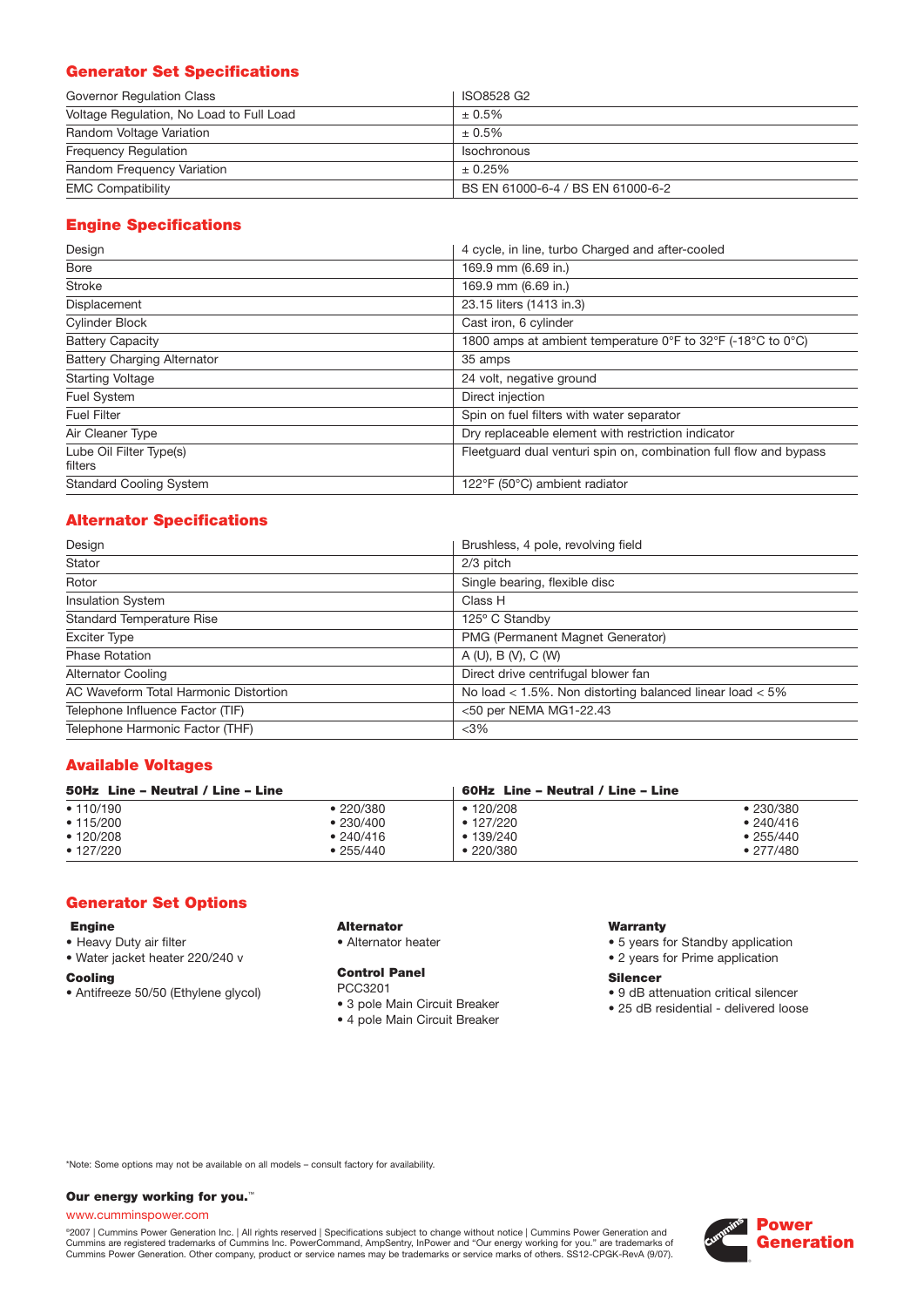# **Control System - PCC2100**

The PowerCommand™ 2100 Control is a microprocessor-based generator set monitoring, and control system.

The control provides an operator interface to the genset, digital voltage regulation, digital governing and generator set protective functions.

The PowerCommand™ 2100 generator set control is suitable for use on a wide range of generator sets in nonparalleling applications.

The PowerCommand™ Control can be configured for any frequency, voltage and power connection configuration from 120 to 600VAC for for 50Hz or 60Hz operation.

Power for the control is derived from the generator set starting batteries. The control functions over a voltage range from 8VDC to 35VDC.

#### **Major Features**

- 12 or 24 VDC Battery Operation.
- Digital Engine Speed Governing (optional) to provide isochronous frequency regulation.
- Digital Voltage Regulation with 3-phase sensing.
- AmpSentry™ Protection for true alternator overcurrent protection.
- Digital AC Output Metering with Optional Analog Metering.
- Battery Monitoring System to sense and warn against a weak battery condition.
- Digital Alarm and Status Message Display.
- Generator set Monitoring: Displays status of all critical engine and alternator generator set functions.
- Smart Starting Control System: Integrated fuel ramping to limit black smoke and frequency overshoot.

#### **Control System**

Includes all functions to locally or remotely start and stop, and protect the generator set.

#### **Control Switch - RUN/OFF/AUTO**

OFF Mode - the generator set is shut down and cannot be started.

RUN mode the generator set will execute its start sequence.

AUTO mode, the generator set can be started with a start signal from a remote device.

## **LED Indicating Lamps** – includes LED indicating

lamps for the following functions: Generator set running Not-in-auto mode Common warning Five LED indicating lamps that are configurable for colour and function Low oil pressure warning High engine temperature warning Low oil pressure shutdown Overspeed shutdown Fail to start

Emergency Stop Switch. Immediate shut down of the generator set on operation.

#### **Base Engine Protection:**

Overspeed shutdown Low Oil Pressure Warning / Shutdown High Engine Temperature Warning / Shutdown Underspeed / Sensor Fail Shutdown Fail to Start / Fail to Crank Low / high battery voltage

#### **Options**

Analog AC Metering Panel Key Type Mode Selector Switch Exhaust Temperature Monitoring PowerCommand Network CAN Engine Interface (Optional on Some Models) Refer to the PowerCommand Controls Technical Bulletin for detailed information (S1409d)



#### **Our energy working for you.**™

www.cumminspower.com

©2007 | Cummins Power Generation Inc. | All rights reserved | Specifications subject to change without notice | Cummins Power Generation and Cummins are registered trademarks of Cummins Inc. PowerCommand, AmpSentry, InPower and "Our energy working for you." are trademarks of Cummins Power Generation. Other company, product or service names may be trademarks or service marks of others. SS12-CPGK-RevA (9/07).